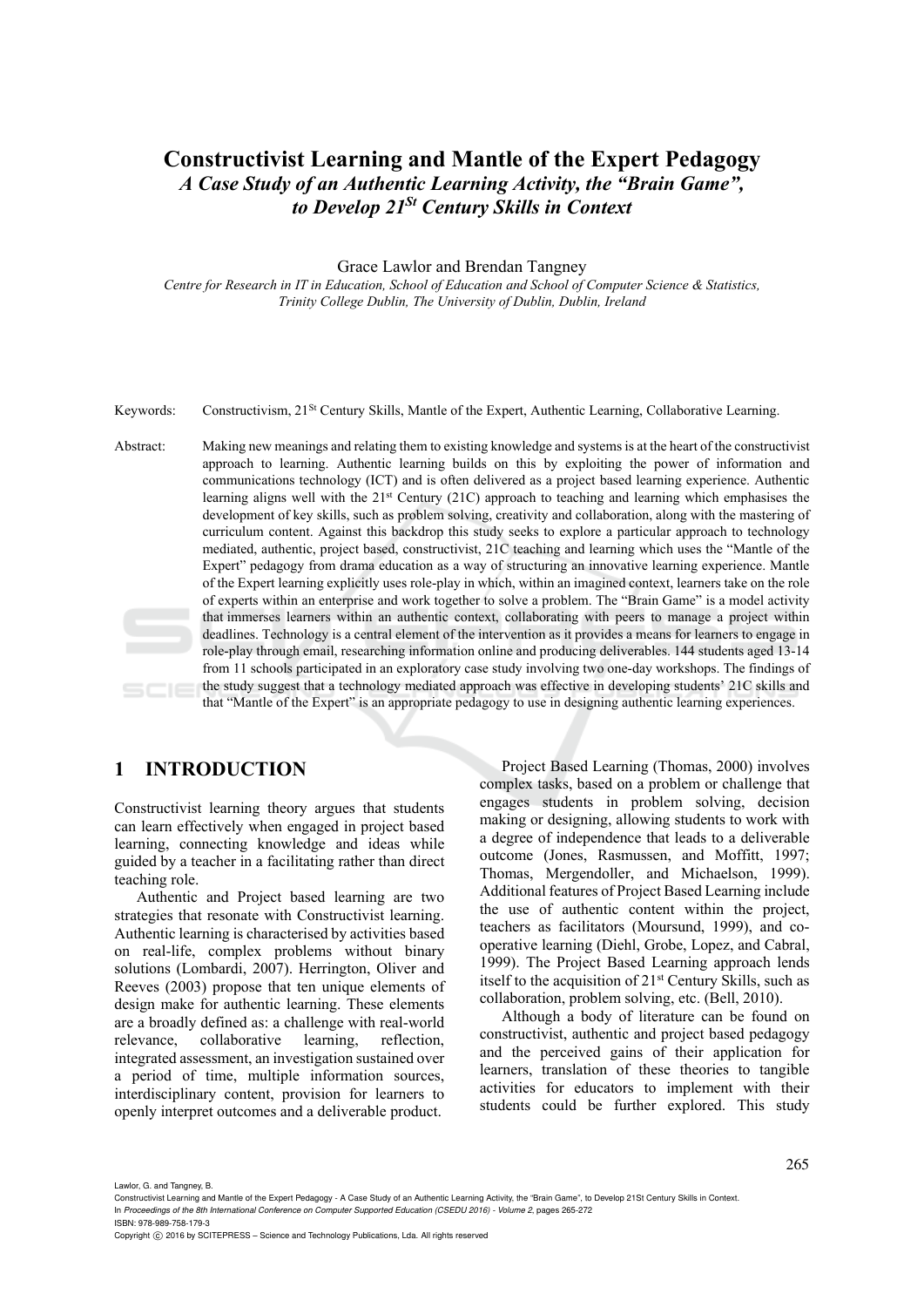presents one such activity model the "Brain Game" that could be applied to a range of topics to explore content knowledge and to promote skills development. This research also considers ways in which technology and the drama pedagogy Mantle of the Expert, both integrated in the design of the activity model, can enhance learning activities that are constructivist by nature.

The "Brain Game" can be based on any real-life challenge or project a learner faces. In this study a school leadership project provided a context for the activity. 144 students participated in the research project as part of their involvement with an action research project focusing on changing school culture (see www.tcd.ie/ta21). A core element of the project is a "Leadership through Service" activity in which, to help develop student leadership skills, each participating school is required to carry out a community service project, with the students leading the venture. Each of the 144 students involved participated in two training workshops of one day each, in the Bridge21 learning space on the authors' university campus.

### **2 LITERATURE REVIEW**

#### **2.1 Authenticity in Learning**

Lombardi (2007) proposes that students become more motivated to learn when learning tasks simulate their real-life counterparts, as this gives a sense of authenticity and relevance to learning. A broadlydefined or ill-structured problem with numerous possible solutions and interpretations can mirror the complexities and facets of problems one encounters in life (Hong 1998). Furthermore, approaching illstructured problems has been identified as a crucial skill for educators to develop with students in their schools (National Research Council, 1996). Using multiple sources of information to solve a problem is an element of authentic learning practice that requires learners to critically evaluate and compare different sources of information. This could help to develop information literacy, a skill which has become a growing interest for educators (Bruce, 1999; Eisenberg, Lowe and Spitzer, 2004), and is a component of the Partnership for 21<sup>st</sup> Century Learning's "Information and Media Literacy" subset (Kay, 2010).

Thomas (2000) offers five criteria to be considered as key elements of Project Based Learning.

- 1. Projects take a central, not an ancillary place in exploring curricular content.
- 2. The project is driven by a question or ill-defined problem.
- 3. There is a process of constructive investigation in which new skills and new understanding are assimilated by the learners.
- 4. Projects are notably student-driven, allowing for independence and some degree of choice.
- 5. Projects are authentic and not "school-like".

It can be seen, that these criteria for Project Based Learning share common elements with Authentic Learning as defined by Lombardi (2007). Of particular interest is the element of authenticity. Thomas (2000) elaborates on this potential for Project Based Learning to be authentic; by the context of the project work, by the involvement of real-world collaborators within the area of study and authentic deliverables or the use of a real-world criteria for assessing the projects. From his review of research on Project Based Learning, Thomas (2000) observes that students can find the challenge of self-directed projects rewarding, particularly in such areas as timemanagement and using technology effectively.

Another method of creating authenticity within learning could be to actively engage learners and teachers in role-play. Although role-play´s potential as an aspect of project-based or authentic learning remains to be fully explored, benefits of role-play in learning have been long established (Blatner, 2013). It is suggested that when engaged in role-play, learners can apply content in a relevant context, engage in decision making by adopting a new persona and see the relevance of their learning for handling real-world situations.

#### **2.2 Mantle of the Expert**

Mantle of the Expert is an inquiry based approach to teaching and learning from the field of drama studies (Heathcote, 1994). Students reach learning outcomes by assuming roles as "experts" within an imagined enterprise to solve a problem. It is proposed by Heathcote (1994) that by taking on roles as experts, children can experience the kinds of responsibilities, challenges and problems that adults do in the real word. In Mantle of the Expert learning, problems are framed as professional tasks so that learning has a relevant and immediate purpose (Aitken, 2013).

Abbot (2007) considers the crucial role of the teacher in Mantle of the Expert learning - teachers must structure tasks effectively. In this way teachers are positioned as enablers of knowledge rather than givers of knowledge (Heathcote and Herbert, 1985).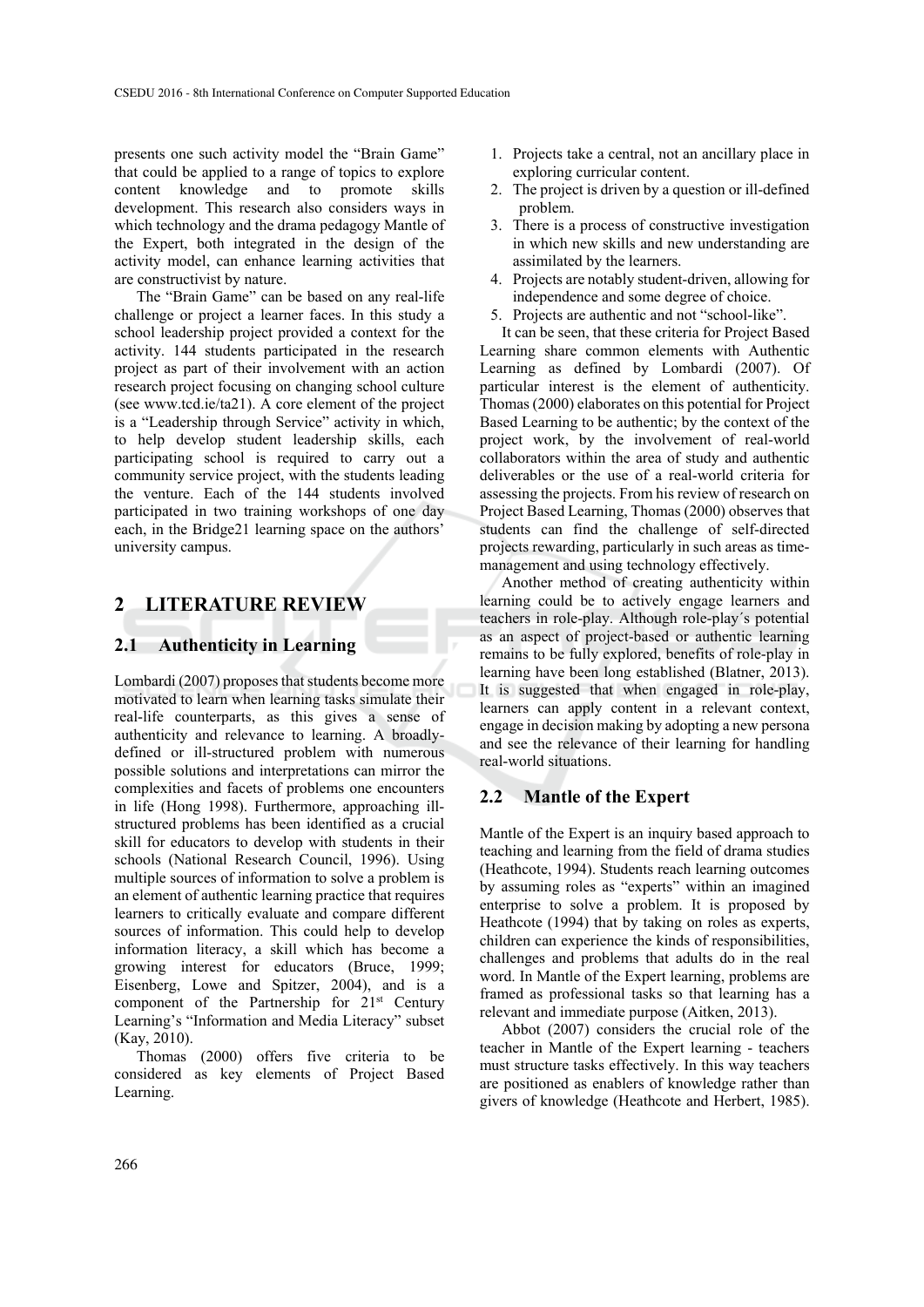As well as presenting the context, the teacher's role is to maintain an element of tension by facilitating further problems to be addressed as part of the main task. These problems can either occur naturally as discovered by the learners through their interactions or can be strategically introduced by the teacher. This element of tension and problem solving adds authentic depth to the task, and furthermore scaffolds students to realise the complexity of learning in the real world (Aitken, 2013).

The Mantle of the Expert pedagogy proposes more than just role play: learners are given status as experts and this expert "mantle" of leadership, knowledge, competency and understanding will grow around the child as they work in an imagined context (Aitken, 2013). For the development of skills and acquisition of knowledge to occur successfully, the teacher must prepare the ground carefully, combining the core elements of Mantle of the Expert.

Although the Mantle of the Expert approach is validated by studies of its application across the primary level curriculum (James and Lewis, 2012), there is vast potential to explore its viability as a pedagogy for second level. Moreover, the use of technology as a tool within Mantle of the Expert has yet to be considered meaningfully. Integration of technology with Mantle of the Expert could be an interesting development of the pedagogy for the 21st Century.

TECHNO

## **SCIENCE AND 3 RESEARCH FOCUS**

This study explored the potential for developing 21st Century skills within the context of a Mantle of the Expert inspired, technology enhanced intervention, called "Brain Games". The approach fostered critical thinking, collaboration, digital literacy and communication. The activity involved: collaborative working, real world information sources, authentic deliverables, role play through email, ill-defined problems, sustained pressure to meet deadlines, critical thinking, digital literacy and communication.

The intervention was carried out using the Bridge21 model of team-based technology-mediated learning in a purpose designed learning space on the authors' university campus (Lawlor, Conneely and Tangney 2010). The Bridge21 model has been shown to be suitable for: fostering intrinsic motivation (Lawlor, Marshall and Tangney 2015); promoting the development of the 21<sup>st</sup> century skills of collaboration, communication etc. (Johnston, Conneely, Murchan, Tangney 2015); supporting peer learning (Sullivan, Marshall, Tangney 2015) and

delivering curriculum content (Tangney, Bray and Oldham 2015, Wickham, Girvan and Tangney 2016). With its emphasis on teamwork, use of technology and fostering skills Bridge21 offers a very suitable pedagogical framework, and learning space, in which to implement the "Brain Game" activity.

Within the study, the following questions were addressed.

- How did the use of technology enhance the Brain Game intervention?
- Which distinct skills were addressed and developed in the intervention?
- How authentic was the experience for participants in relation to the real community projects they faced?

## **4 RESEARCH DESIGN AND METHOD**

144 students aged 13-14 from 11 schools attended two stages of "Brain Game" workshops in the Bridge21 learning space on campus as part of their training for implementing community service projects.

Stage One workshops introduced the participants to the nature of community or school service projects. After icebreakers it was explained to the teams (4 students per team) that for the remainder of the day they would be taking part in an activity designed to simulate the process of planning, researching and developing a school based community service project. As such projects typically happen over a number of months the 2 hours dedicated to the activity during the workshop reflected two months of real time with approximately 30 minutes in the "Brain Game" correlating to a month. It was explained to the participants that each "month" had a number of deadlines - such as gaining permission from the Board of Management for their project, and submitting monthly progress reports. Teams were instructed that all communication they needed to make during the activity should be done through emailing "The Brain" which provided all outside world contact such as school staff, sponsors, potential guest speakers etc. Each team had two desktop computers at their disposal to send emails and research any information required online. (Teachers fulfilled the role of the "Brain").

At the end of the "Brain Game", teams presented on their experience to their peers, highlighted what they had managed to achieve and the challenges they had encountered.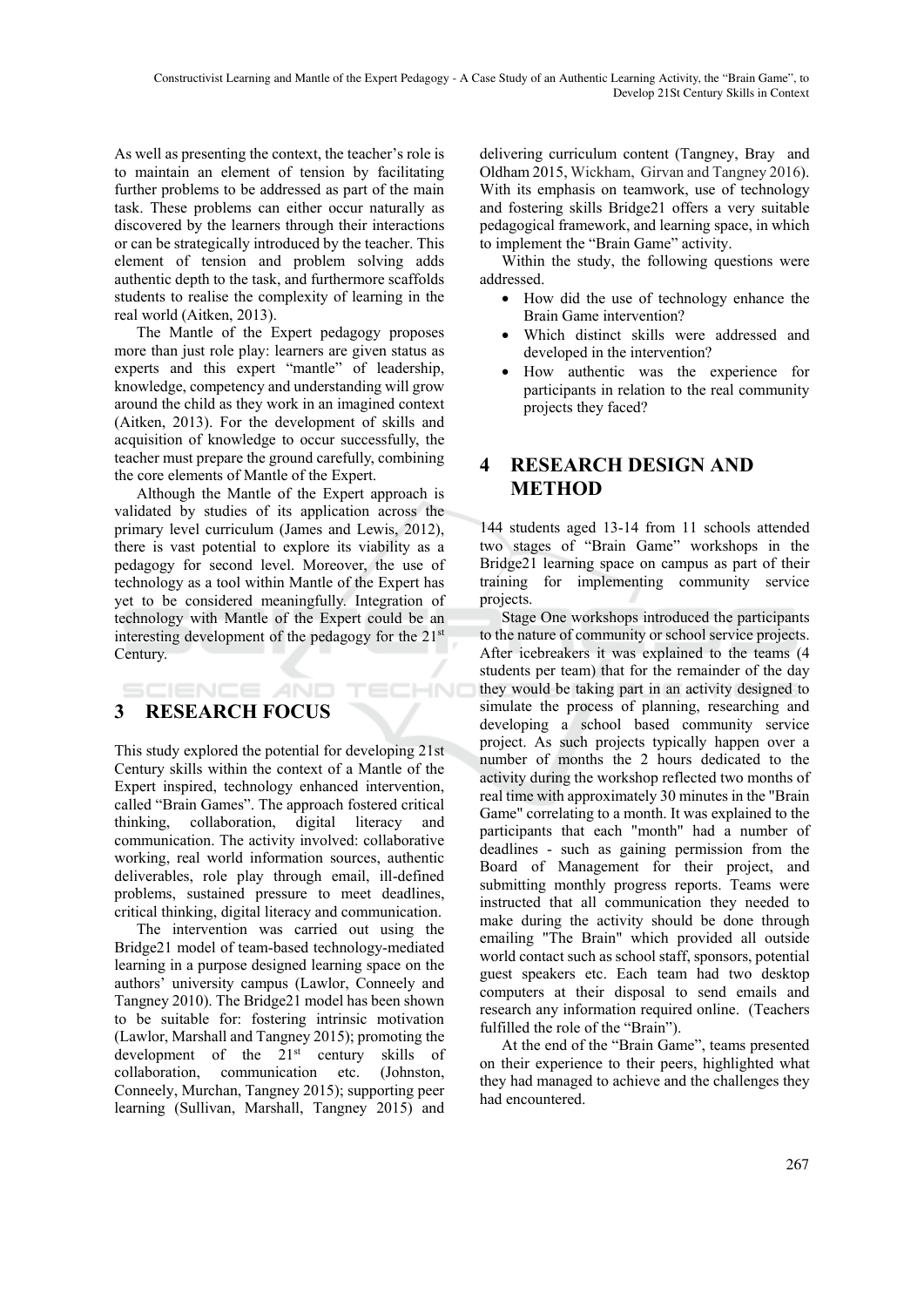The Stage Two workshops were held two months later. In that time the school groups were encouraged to discuss and explore potential projects they would like to take on. The depth of this exploration varied between schools but all school groups arrived at the stage two workshops with chosen topics for their projects and these were the focus of planning for the day.

Following the initial ice-breakers and team building exercises, the participants were again divided into teams of four. Participants were reminded about how the "Brain Game" worked, which was similar to Stage One except this time each team was responsible for their own activity and regularly communicating with their larger school group. The inter-team communication was facilitated by "monthly" school committee meetings with representatives from each small group meeting to compile a progress report to send (via the "Brain") to the board of management. The sub-committee design of the stage two "Brain Game" was introduced to offer the participants some experience of managing an expansive workload by breaking into smaller teams, each responsible for a specific area of the project.

## **5 DATA COLLECTION AND FINDINGS**

Data collection was structured as follows: direct observation during the workshops; post workshop questionnaires following both workshops (n=100 and  $n=123$  respectively) and focus group interviews  $(n=2)$ following the implementation of the participants´ community service projects. This provided an opportunity for each data collection stage to influence the design of the next as illustrated in Figure 1.



Figure 1 : Data Collection Timeline.

Questionnaires were comprised of statements with Likert scales and open response spaces to justify or comment on Likert choices. An open coding process was used to extract codes from these open responses and grouped by four emergent themes;

- ICT skills development.
- Intervention being realistic or life-like.
- Relevance to actual community service projects.
- Other skills development.

#### **5.1 Participants Perceived Value of Experience**

When asked to indicate their perceived value of the experience of the "Brain Game" intervention in both workshops students gave a significantly positive response (n=123) with 118 responding with "Very Valuable" or "Valuable". When asked why they answered as they did, 94 participants provided responses. 36 referenced working on a team with students from another school being worthwhile. 28 mentioned reality or real-life and how they felt that this workshop had prepared them for either the reality of the community project they faced, other named projects or generally coping under pressure. Although these two reasons emerged as the most commonly shared amongst the participants, there were a variety of other reasons students found this experience valuable including the use of technology. It was also mentioned that the workshops were fun or enjoyable.

Open responses speaking to this theme included the following.

"*Great questions by brain like real life."* 

*"It helps you to be a better leader, to communicate with others and to organise things".* 

#### **5.2 Participants Perception of Technology in Intervention**

When asked how useful they considered the application of computers in both workshops, 111 participants chose "Very Useful" or "Useful" (n=123). The most prevalent theme that emerged from the open responses was the beneficial use of email within the intervention. This could reflect both the basic act of emailing and the more challenging skill of using email as a means of formal communication. What the researcher considers to be a more relevant issue is that at beginning the workshops participants did not display experience in using email as a means of formal communication. Teacher and mentor observations as well as the researcher's analysis of email exchanges at Stage One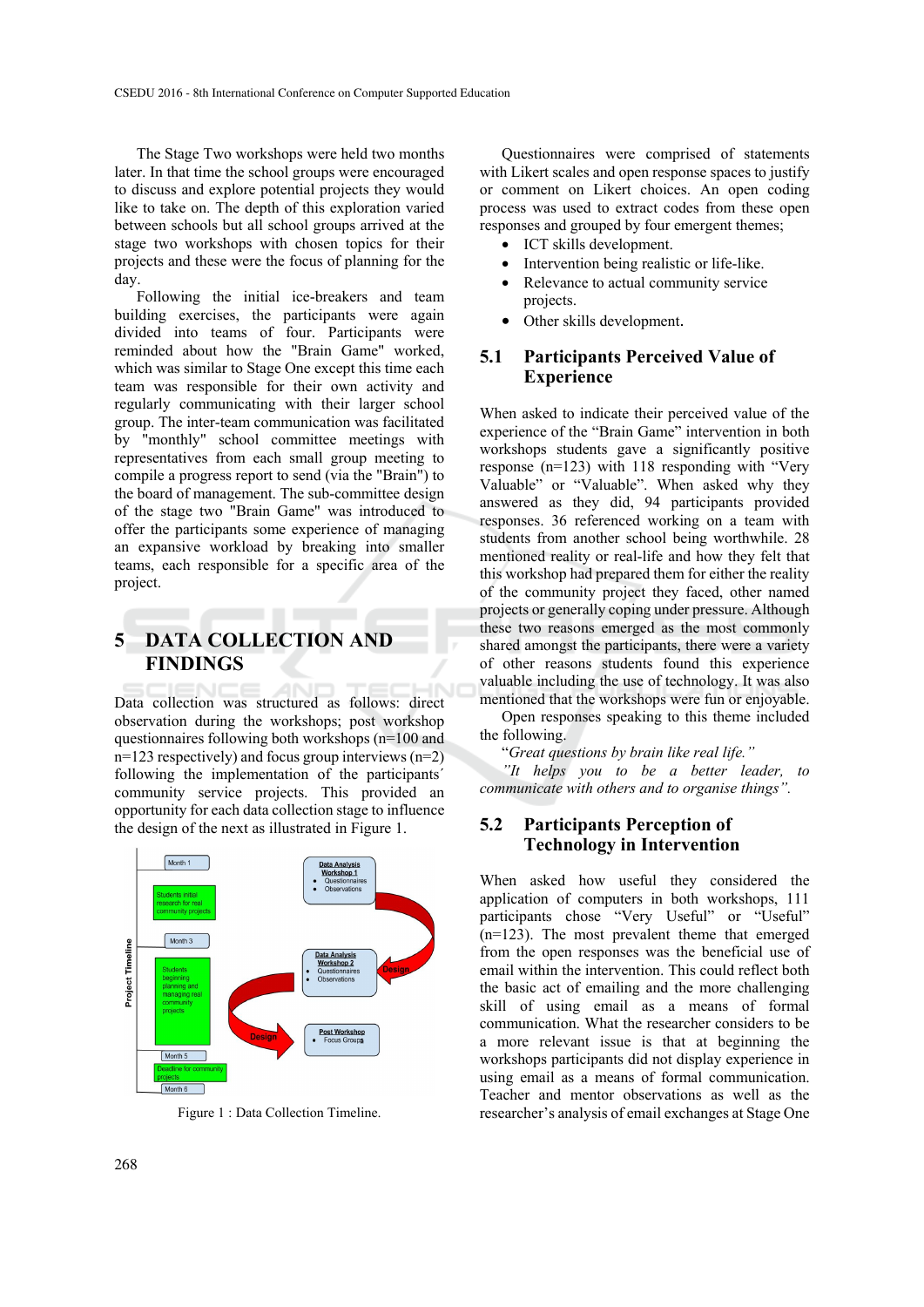workshops noted the participants' lack of understanding on how to structure a formal correspondence in email. For example crucial pieces of information were omitted, text-speak and inappropriately casual language were used. It was conveyed in the focus group interviews that participants' were using email with some degree of success in communicating with stakeholders in order to implement their real community service projects, which could suggest a transfer of some formal communication skills. Participants said:

*"It helped me organise things like emails for events."* 

*"It´s how you communicate with companies"* 

*"Because we got some questions from teachers and gave us ideas".* 

Other responses on the use of computers mentioned how they could access online information during the intervention using the computers:

*"We had access to a lot of useful information and we could make better decisions with this"* 

*"We needed to estimate the prices of things we needed to get."* 

From focus group interviews there was some evidence that participants were accessing information online to research and develop their real community projects.

### **5.3 Potential for Skills Development**

The analysis of stage one data suggests that the students perceived themselves as has having developed four main skills: teamwork; leading projects, using computers to help plan and organize projects and presenting ideas to others. In stage two questionnaires, the participants were asked to indicate on a Likert scale to what extent they felt they had developed each of these skills.



Figure 2 : Participants perception of skills developed during the workshops.

In the "Brain Game" intervention, participants' were working together towards a shared outcome, sharing responsibilities by taking on roles within the team and supporting one another. Therefore, it was unsurprising that participants' self-reporting of developing skills in collaborative working emerged strongly from the data. This was further supported by the results of the Likert scale shown in Figure 3 above. Regarding communication skills, it is not absolutely clear whether participants meant that they gained experience from the internal communications of their team within the workshops, their communications with the "Brain" or by presenting their ideas and experiences to others. The authors suggest that it likely to be a combination of all three. In the two focus groups participants mentioned instances of communicating either with their peers or with external stakeholders to implement their real community projects and related this back to skills and experience they had gained from the workshops.

Two focus group interview, with small groups of students, were conducted by the researcher two months after the stage two workshops. These interviews provided an opportunity to further explore the finding of the stage one and two questionnaires. During this time the interviewees were engaged in implementing their real community service projects. The interviews were semi-structured and focused on participants' experience of the intervention and implementing the real projects. Emergent themes from the interviews included a perceived transfer of skills from the intervention to the real projects and how realistic they felt the "Brain Game" was as an activity:

*"It helped us in my opinion really much because we got advice and how to work as a team and how to plan and organize stuff*."

"*You felt like you were actually proper working in an office."*

"*It makes you feel like really grown up or something."* 

## **6 DISCUSSION**

Based on analysis of data collected, the authors contend that the "Brain Game" intervention provided a valuable authentic learning experience for participants. Findings suggest that through their experience of the workshops the participants evidenced increased confidence in their ability to implement their community service projects, in working in collaboration with their peers and had a greater sense of independence. There was also strong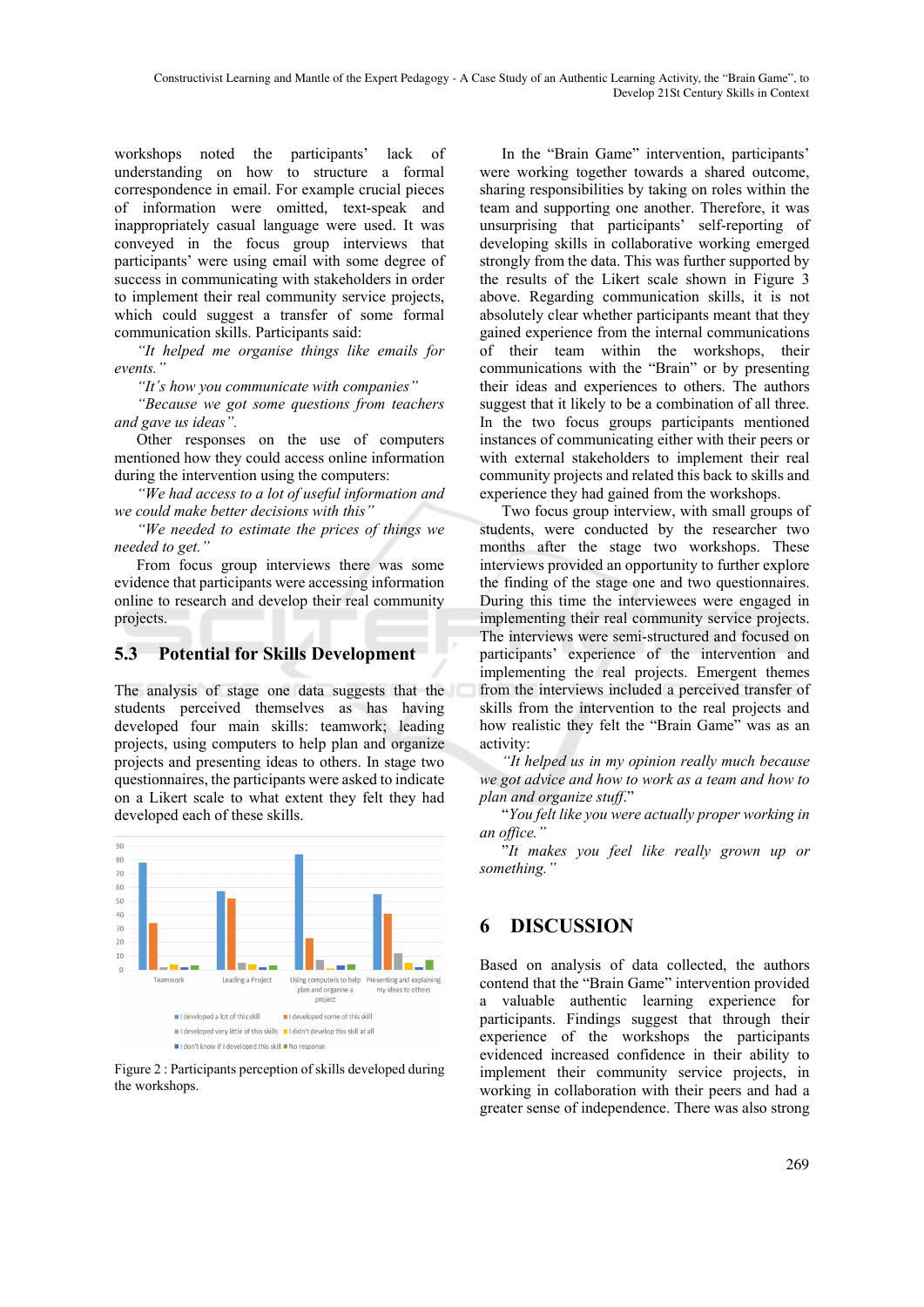self-reporting that they had developed skills in collaborative working, communication skills, critical thinking and digital literacy, through their engagement with the "Brain Game". Some evidence suggests that for at least the focus group participants that these skills transferred to their work on the community service project.

### **6.1 Use of Technology**

A consistent theme, throughout the data collected at all three stages, was the participants' perception that they had gained skills in using computers  $-c.f.$  Figure 2. This acknowledgement of developing general ICT skills was not always elaborated upon by the participants but data suggests that this is related to the summation of all ICT experience encountered by the participants during the workshops including emailing, researching information and other skills in document editing etc.

Arguably, the most significant contribution technology made in the intervention was to enable an authentic role-play through email. An issue, strongly emerging from qualitative data, was that the intervention was "realistic" therefore allowing participants' to immerse themselves in the simulation. An "imagined context" to develop authentic skills and knowledge is at the core of the Mantle of the Expert teaching pedagogy (Heathcote and Bolton, 1994) in which learners adopt the role of experts within an enterprise to solve a problem framed and sustained by their teacher. The research suggests that this element of belief or investment in the simulation on the part of the participants could not have been as strong without email providing a platform for role-play exchange between the participants and their teachers.

A significant theme from the qualitative data is that participants felt that they had gained experience in emailing as a result of the workshops. This could reflect both the basic act of emailing and the more challenging skill of using email as a means of formal communication.

Participants suggested that they had learned how to send an email and this is supported by observations during the Stage One Workshops where a number of participants initially had issues with attaching documents and sending mail. Although not a question asked directly of participants in questionnaires, this suggested that the many of participants were unfamiliar with the basic procedures of email. This echoes the findings of (Bennett, Maton and Kervin 2008) that young people are not always the technically sophisticated "digital natives" they are

sometimes assumed to be. Aside from knowledge of the mechanics of email, the participants' lack of skill and experience in structuring formal correspondence emerged as an interesting finding from the study and suggests that the typical protocols which adults apply to the use of email may not map to adolescents, as participants tended to initially transfer a style of language used in communication technologies familiar to them such as texting and social media messengers to formal email correspondence. Van Der Meij and Boersma (2002) caution that pre-adolescent understanding and perception of using email is removed from its typical adult business usage. A further study could isolate and give further consideration to the components of formal communication skills developing in relation to the intervention.

Exchanges with the "Brain" prompted students to seek out information online, with participants' engaging in tasks such as quoting prices of materials they would need for their project or finding out the opening hours of venues. Observations of participants at the Stage One Workshops implied that although certainly capable of searching for information online, participants lacked the higher order skills to assess and consider which sites would be more relevant, appropriate or helpful. The mentors, who helped the teams during the workshops, provided some support in this regard by suggesting types of websites to participants. From the focus group interviews, participants acknowledged the transfer of the skill of finding information online in the workshops to the implementation of their real community projects, asserting that it was something they could do "for themselves". It also empowered learners to actively seek out information, rather than rely on a teacher to provide it. This kind of autonomy and self-direction, through which internet access can empower students, has been identified by (Mitra and Dangwal, 2010) as having powerful potential in learning.

In a further study, this aspect of developing digital information literacy could be investigated to a greater extent.

#### **6.2 Skills Development**

At all stages of data collection, the participants made reference to skills that they perceived they had gained of as a result of their participation in the intervention. These skills were referred to in the context of general personal awareness of a rise in confidence and personal reflection on the sense of attainment of these skills.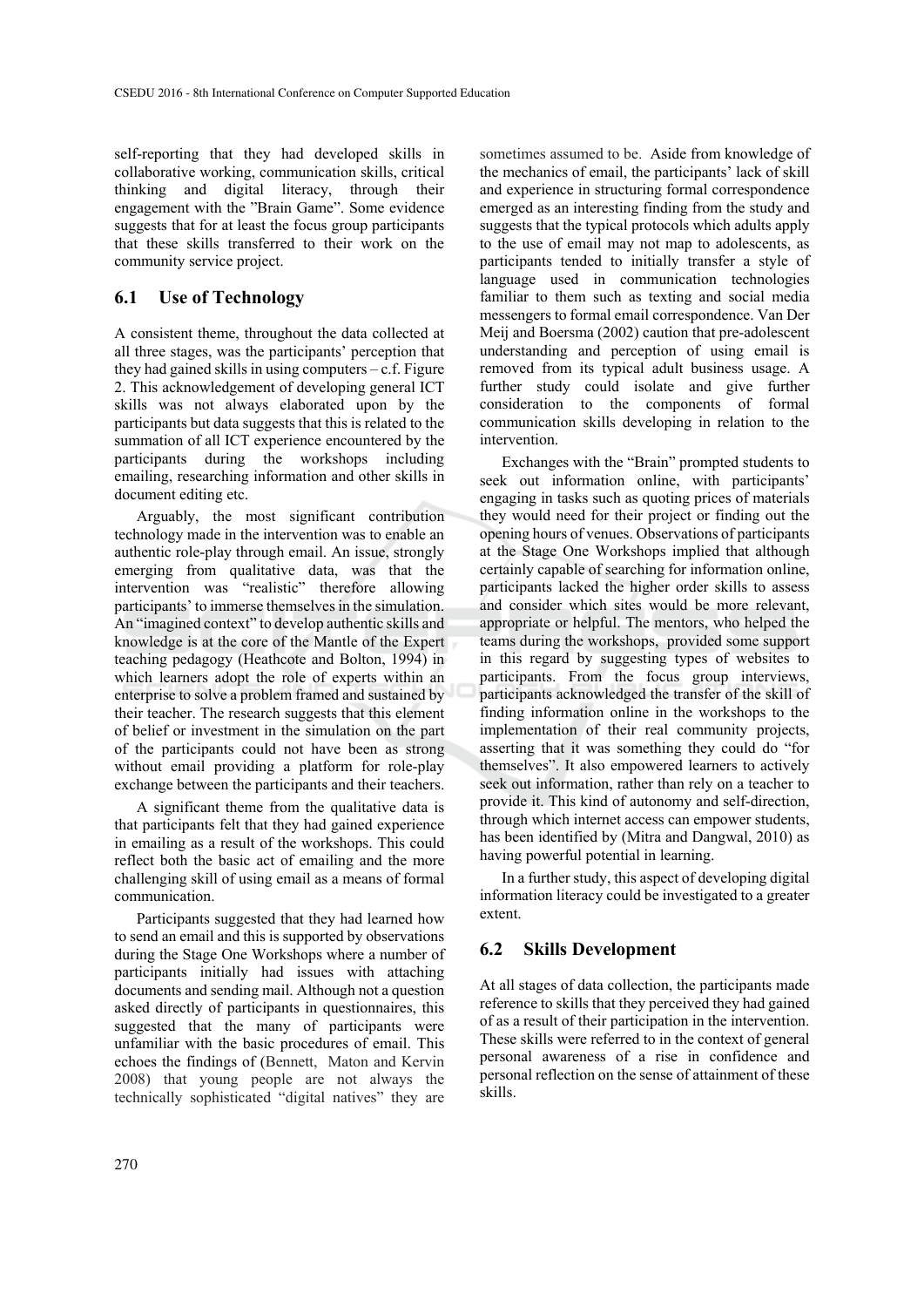### **6.2.1 Collaborative Work**

Collaborative working is considered a key "learning and innovation skill" within the Partnership for 21st Century Skills framework (Kay, 2010) and is a core element of the Bridge21 learning model. Following the use of technology, teamwork was reported by participants as the second greatest area of skills development. In addition to acknowledging the development of collaborative working skills, many participants also offered reasons why they thought this skill was important to develop in relation to work and college. An interesting point to note was that the students mentioned the future beyond school and not school itself when recognising the need to develop the skill of working collaboratively. This may point at a lack of opportunity as perceived by students to work collaboratively at school, and also the participants' own understanding of the ability to collaborate as a life skill.

### **6.2.2 Communication Skills**

The "Brain Game" intervention afforded participants' an authentic opportunity to develop their communication skills in the areas of interpersonal communication, presentation in public and formal writing. In both Stage One and Stage Two postworkshop questionnaires there was self-reporting on the development of these skills. There was also some evidence of the transfer of these skills from the workshops to the participants' implementation of the real community service projects as reported in the focus group interviews The researcher contends that a further study could isolate and examine the different opportunities for developing communication skills that the intervention affords, in particular the concept of formal correspondence.

# **7 CONCLUSIONS**

The findings of this study suggest that the "Brain Game" intervention was perceived by participants as a valuable and engaging learning experience. Furthermore, participants self-reported the development of key constructivist skills including, collaboration, communication, and digital literacy. While follow up focus group interviews suggested that the "Brain Game" served as an impetus for putting these skills into practice with the real community projects. But the workshops were more than a practice run. Fundamentally, the "Brain Game" immersed students in an authentic context within a team of peers to solve a problem. This immersion scaffolded the development of skills and knowledge needed for their real project by the learners through their engagement with the task. While this implementation can be considered as a positive endorsement of the "Brain Game", an advanced exploration of the method applied to a number of learning contexts would give greater validity and reliability to the findings. Within the bounds of this study, the "Brain Game" is presented as an innovative model for authentic learning, greatly enhanced by technology as a means of role-play, sourcing information online and working within deadlines to produce deliverables. Students both enjoy and value learning of this nature as they can gain greater confidence to manage projects and develop necessary skills for 21<sup>st</sup> Century Society.

## **REFERENCES**

- Abbott, L. 2007. Mantle of the Expert 2: Training materials and tools. Essex, UK: Essex County Council.
- Aitken, V. 2013. Dorothy Heathcote's Mantle of the Expert approach to teaching and learning: A brief introduction. *Connecting curriculum, linking learning*, 34-56.
- Bell, S. 2010. Project-based learning for the 21st century: Skills for the future. *The Clearing House*, *83*(2), 39-43.
- Bennett S., Maton K., and Kervin L. 2008. The 'digital natives' debate: A critical review of the evidence. *British journal of educational technology*. 39(5): p. 775-786.
- Blatner, A. 2013. Warming-up, action methods, and related processes. The Journal of Psychodrama, Sociometry & Group Psychotherapy, 61 (2).
- Bruce, C. S. 1999. Workplace experiences of information literacy. *International journal of information management*, *19*(1), 33-47.
- Diehl, W., Grobe, T., Lopez, H., & Cabral, C. 1999. Projectbased learning: A strategy for teaching and learning. Boston, MA: Center for Youth Development and Education, Corporation for Business, Work, and Learning.
- Eisenberg, M. B., Lowe, C. A., & Spitzer, K. L. 2004. *Information literacy: Essential skills for the information age*. Greenwood Publishing Group, 88 Post Road West, Westport, CT 06825.
- Heathcote D, & Bolton G 1994. Drama for learning: Dorothy Heathcote's Mantle of the Expert approach to education. Portsmouth, NH: Heinemann Press. Heston,
- Heathcote, D., & Herbert, P. 1985. A drama of learning: Mantle of the expert.*Theory into practice*, *24*(3), 173- 180.
- Herrington, J., Oliver, R., & Reeves, T. C. 2003. Patterns of engagement in authentic online learning